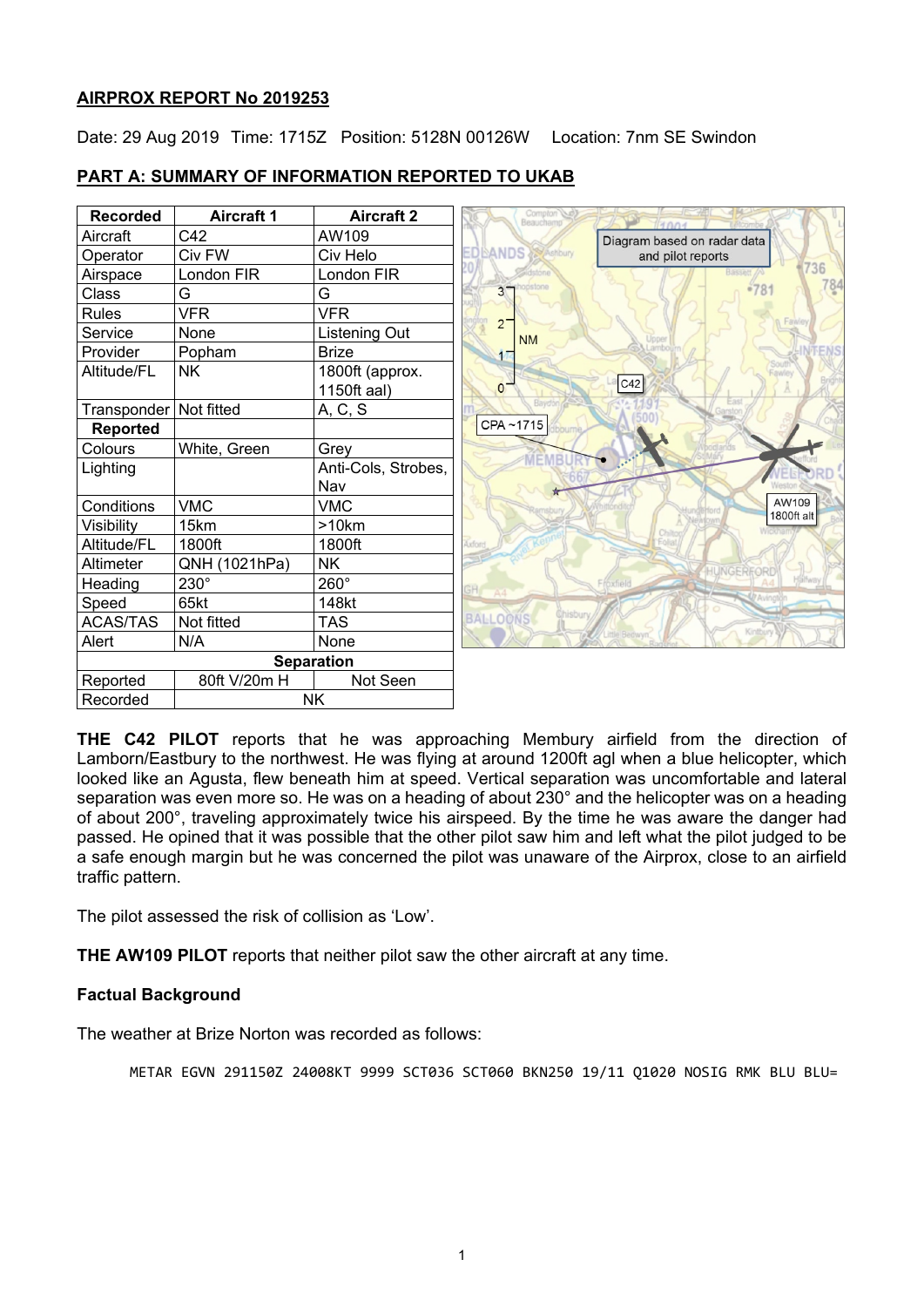### **Analysis and Investigation**

### **UKAB Secretariat**

The AW109 is visible on the NATS radars, indicating 1800ft as it transits to the south of Membury airfield. Membury airfield elevation is 667ft, putting the helicopter at approximately 1133ft aal. The C42 is not visible on the radar and therefore the exact separation is not known.

The C42 and AW109 pilots shared an equal responsibility for collision avoidance and not to operate in such proximity to other aircraft as to create a collision hazard<sup>[1](#page-1-0)</sup>. An aircraft operated on or in the vicinity of an aerodrome shall conform with or avoid the pattern of traffic formed by other aircraft in operation[2.](#page-1-1)

### **Summary**

An Airprox was reported when a C42 and a AW109 flew into proximity in the vicinity of Membury, at 1715hrs on Thursday 29th August 2019. Both pilots were operating under VFR in VMC, neither pilot was in receipt of an ATS.

# **PART B: SUMMARY OF THE BOARD'S DISCUSSIONS**

Information available consisted of reports from the pilots of both aircraft and radar photographs/video recordings. Relevant contributory factors mentioned during the Board's discussions are highlighted within the text in bold, with the numbers referring to the Contributory Factors table displayed in Part C.

The Board first looked at the actions of the C42 pilot. He was making an approach to Membury airfield when he saw the AW109 pass beneath him. Without a CWS or an ATS he had no way of knowing the AW109 was in the vicinity (**CF6**, **CF7**) and because it approached from behind him, he couldn't see it until it was too late to take any avoiding action (**CF8**). The Board agreed that there was very little more he could have done to avoid the Airprox.

Turning to the AW109 pilot, members noted that he was transiting through the area without an ATS so also couldn't receive any situational awareness from ATC. They also noted that his TAS couldn't detect the non-squawking C42, and so had no knowledge that the C42 was there (**CF6**, **CF7**). Noting that he was listening out on the Brize frequency, members wondered why he hadn't called them; without doing so, any situational awareness would be limited to what he could hear on the radio but a controller may have been able to see the C42 on his radar and have given Traffic Information (**CF5**). Members with experience of flying the AW109 noted that the visibility from the cockpit wasn't as good as in other helicopters, making an ATS all the more valuable. The Board noted that Membury airfield was prominently displayed on the charts and members thought that the pilot should have planned to route either further to the south, avoiding the airfield altogether, or at a higher altitude, above any circuit traffic (**CF2, CF3**); it was for him to avoid the pattern of traffic formed by aircraft in the Membury circuit (**CF1, CF4**). As it transpired, he did not have any situational awareness about the C42, did not see it and so was unable to take avoiding action (**CF8**).

Although Membury was marked on the charts, it did not have the protection of an ATZ. Members noted that they had previously made a recommendation to the CAA that they investigate options to afford additional protection to traffic operating out of busy minor aerodromes that do not have an ATZ, and had been told that the CAA would conduct a review that was due to be initiated in  $Q1 2020<sup>3</sup>$  $Q1 2020<sup>3</sup>$  $Q1 2020<sup>3</sup>$ .

In assessing the risk of the Airprox, members thought that this had been a situation where providence had played a major part in events, neither pilot had seen the other in time to take any avoiding action and separation had been reduced to the minimum. Accordingly they assessed the risk as Category A, a serious risk of collision.

l

<span id="page-1-0"></span><sup>1</sup> SERA.3205 Proximity.

<span id="page-1-1"></span><sup>2</sup> SERA.3225 Operation on and in the Vicinity of an Aerodrome.

<span id="page-1-2"></span><sup>3</sup> Recommendation for Airprox 2018319, issued May 2019.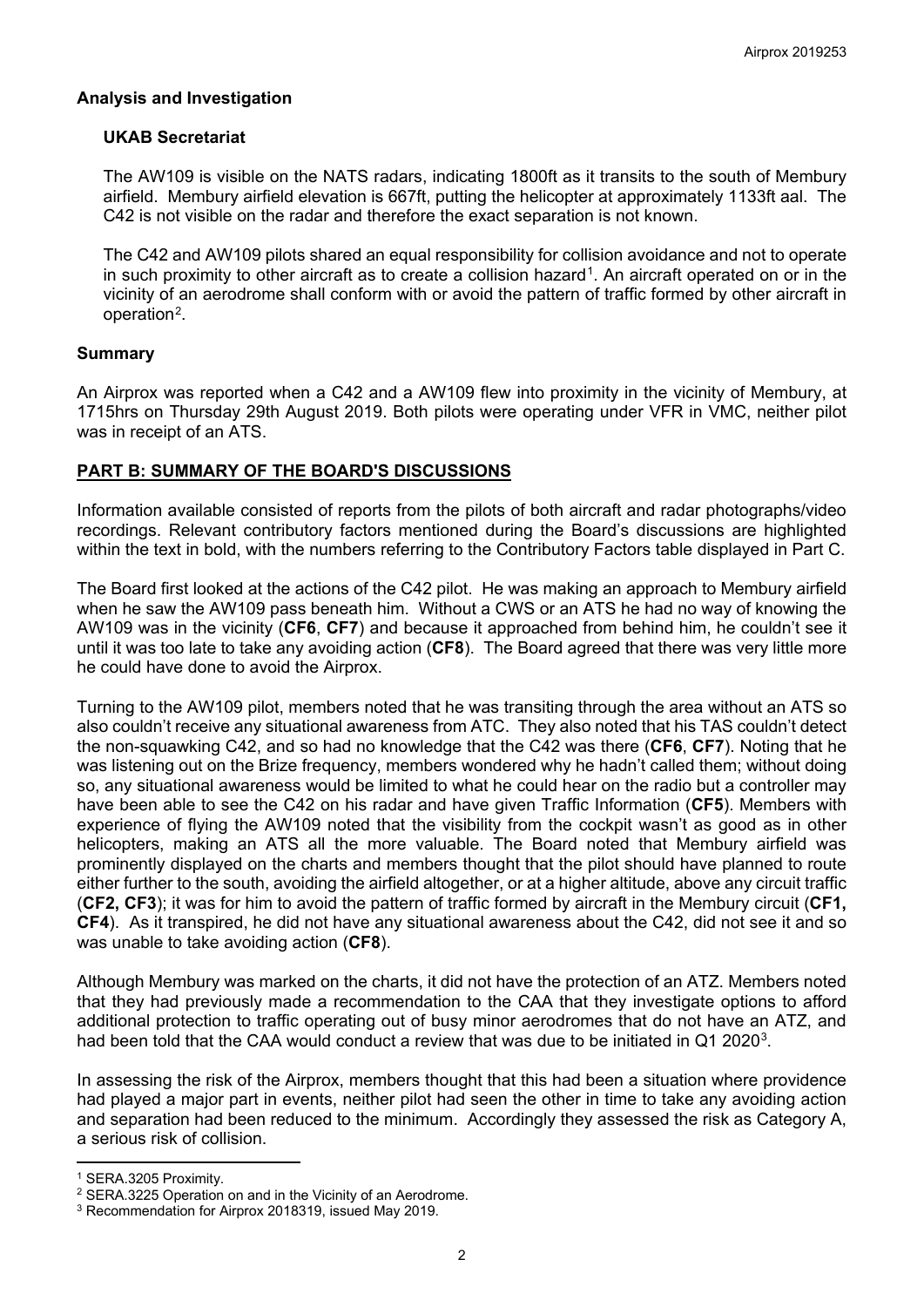# **PART C: ASSESSMENT OF CONTRIBUTORY FACTORS AND RISK**

# Contributory Factors:

|           | 2019253                                                        |                                            |                                                                     |  |
|-----------|----------------------------------------------------------------|--------------------------------------------|---------------------------------------------------------------------|--|
| <b>CF</b> | Factor                                                         | <b>Description</b>                         | Amplification                                                       |  |
|           | <b>Flight Elements</b>                                         |                                            |                                                                     |  |
|           | • Regulations, Processes, Procedures and Compliance            |                                            |                                                                     |  |
| 1         | <b>Human Factors</b>                                           | • Flight Crew ATM Procedure Deviation      | Regulations/procedures not complied with                            |  |
|           | <b>. Tactical Planning and Execution</b>                       |                                            |                                                                     |  |
| 2         | <b>Human Factors</b>                                           | • No Decision/Plan                         | Inadequate planning                                                 |  |
| 3         | <b>Human Factors</b>                                           | • Action Performed Incorrectly             | Incorrect or ineffective execution                                  |  |
| 4         | <b>Human Factors</b>                                           | • Aircraft Navigation                      | Did not avoid/conform with the pattern of traffic<br>already formed |  |
| 5         | <b>Human Factors</b>                                           | • Communications by Flight Crew with ANS   | Appropriate ATS not requested by pilot                              |  |
|           | • Situational Awareness of the Conflicting Aircraft and Action |                                            |                                                                     |  |
| 6         | Contextual                                                     | • Situational Awareness and Sensory Events | Generic, late, no or incorrect Situational Awareness                |  |
|           | <b>• Electronic Warning System Operation and Compliance</b>    |                                            |                                                                     |  |
| 7         | Technical                                                      | • ACAS/TCAS System Failure                 | Incompatible CWS equipment                                          |  |
|           | • See and Avoid                                                |                                            |                                                                     |  |
| 8         | <b>Human Factors</b>                                           | • Monitoring of Other Aircraft             | Non-sighting or effectively a non-sighting by one or<br>both pilots |  |

Degree of Risk: A.

# Safety Barrier Assessment[4](#page-2-0)

In assessing the effectiveness of the safety barriers associated with this incident, the Board concluded that the key factors had been that:

# **Flight Elements:**

 $\overline{\phantom{a}}$ 

**Regulations, Processes, Procedures and Compliance** were assessed as **ineffective** because the AW109 pilot did not avoid the pattern of traffic in the Membury circuit.

**Tactical Planning and Execution** was assessed as **ineffective** because the AW109 pilot should have known Membury airfield existed (it is marked on the charts) and therefore could have planned to route further south, away from the airfield, or at a higher altitude above any circuit traffic.

**Situational Awareness of the Conflicting Aircraft and Action** were assessed as **ineffective** because neither pilot had any situational awareness that the other was there.

**Electronic Warning System Operation and Compliance** were assessed as **ineffective** because the TAS on the AW109 could not detect the non-squawking C42.

**See and Avoid** were assessed as **ineffective** because the AW139 pilot did not see the C42 and the C42 pilot did not see the AW139 in time to take any avoiding action.

<span id="page-2-0"></span><sup>4</sup> The UK Airprox Board scheme for assessing the Availability, Functionality and Effectiveness of safety barriers can be found on the [UKAB Website.](http://www.airproxboard.org.uk/Learn-more/Airprox-Barrier-Assessment/)